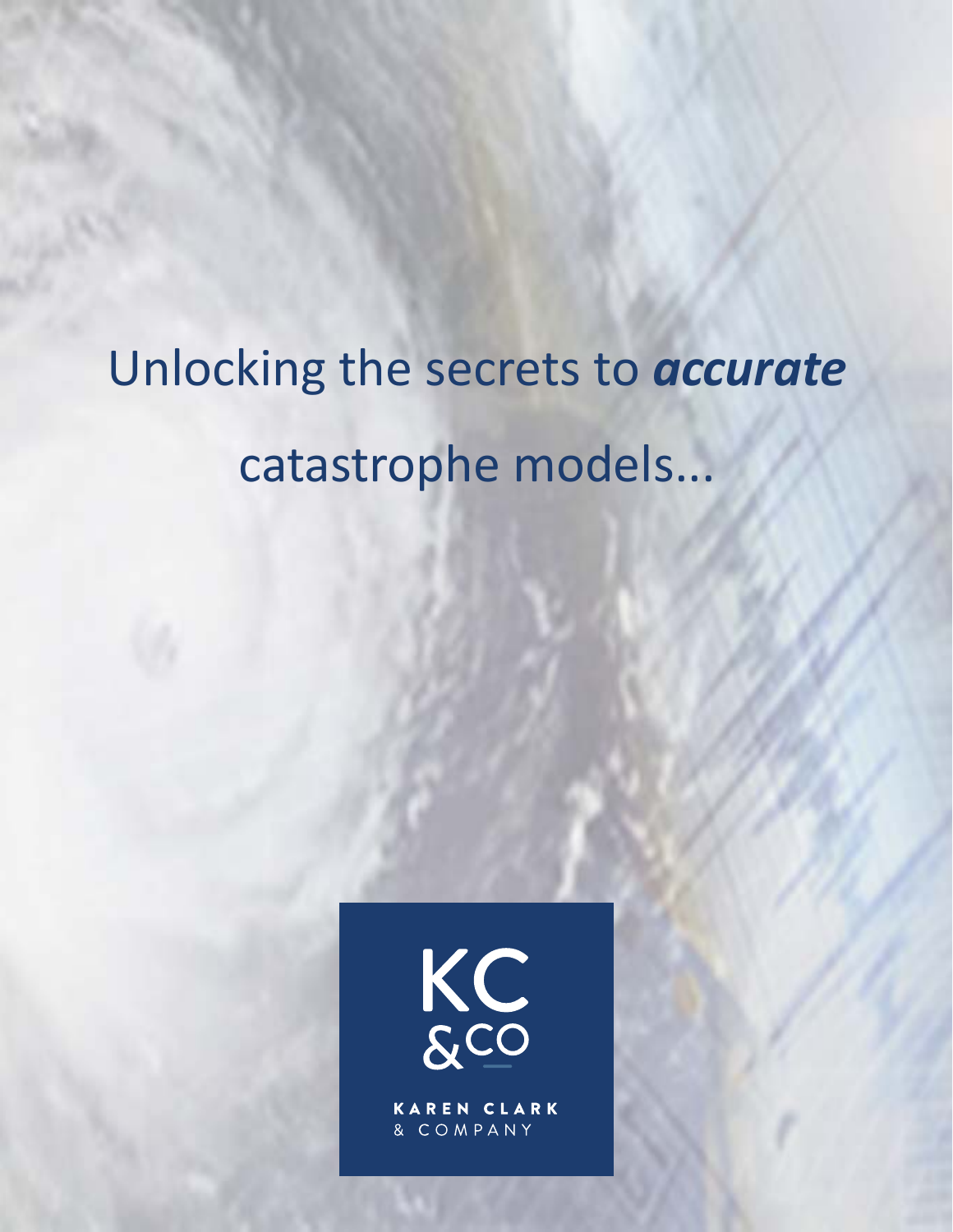#### The *purpose* of a catastrophe model is to provide reliable and credible *loss estimates* to insurers

There's so much discussion around the science underlying the models, it's easy to forget that the catastrophe models are not scientific tools—they're business tools for making very important financial decisions.

KCC scientists and engineers never forget this fact. Our modeling experts know the science, and more importantly, how to implement the science to produce consistently credible and high quality loss estimates insurers can have confidence in.

## The *key* to high quality loss estimates is not the science—it's the *scientific process*

All of the catastrophe models are based on the same science—the difference is in the implementation. The uncertainty around the science requires model developers to make many assumptions based on judgment. High quality cat models require a rigorous scientific process around how the model assumptions are selected and how expert judgment is applied.

KCC scientists must demonstrate and support all of their assumptions and the impact on loss estimates to an internal peer review panel before model components are accepted for implementation. Lack of such a rigorous scientific review process can result in model loss estimates that are unduly volatile and that lack credibility given the nature of the underlying science.

## Accuracy requires model components that are *visible* and *verifi able*

Trust but *verify*. KCC is the only modeling company confident enough in our models to *show* our clients all components and assumptions. Other model vendors *tell* you what they do but don't let you *see* what they do.

KCC shows what's in our models by way of fully transparent model components so you can be sure the calculations are accurate. For example, every event intensity footprint and every damage function is visible and accessible. Because you can see the model assumptions, you can verify that the model methodology has been implemented correctly, and you will have higher confidence in the model loss estimates.

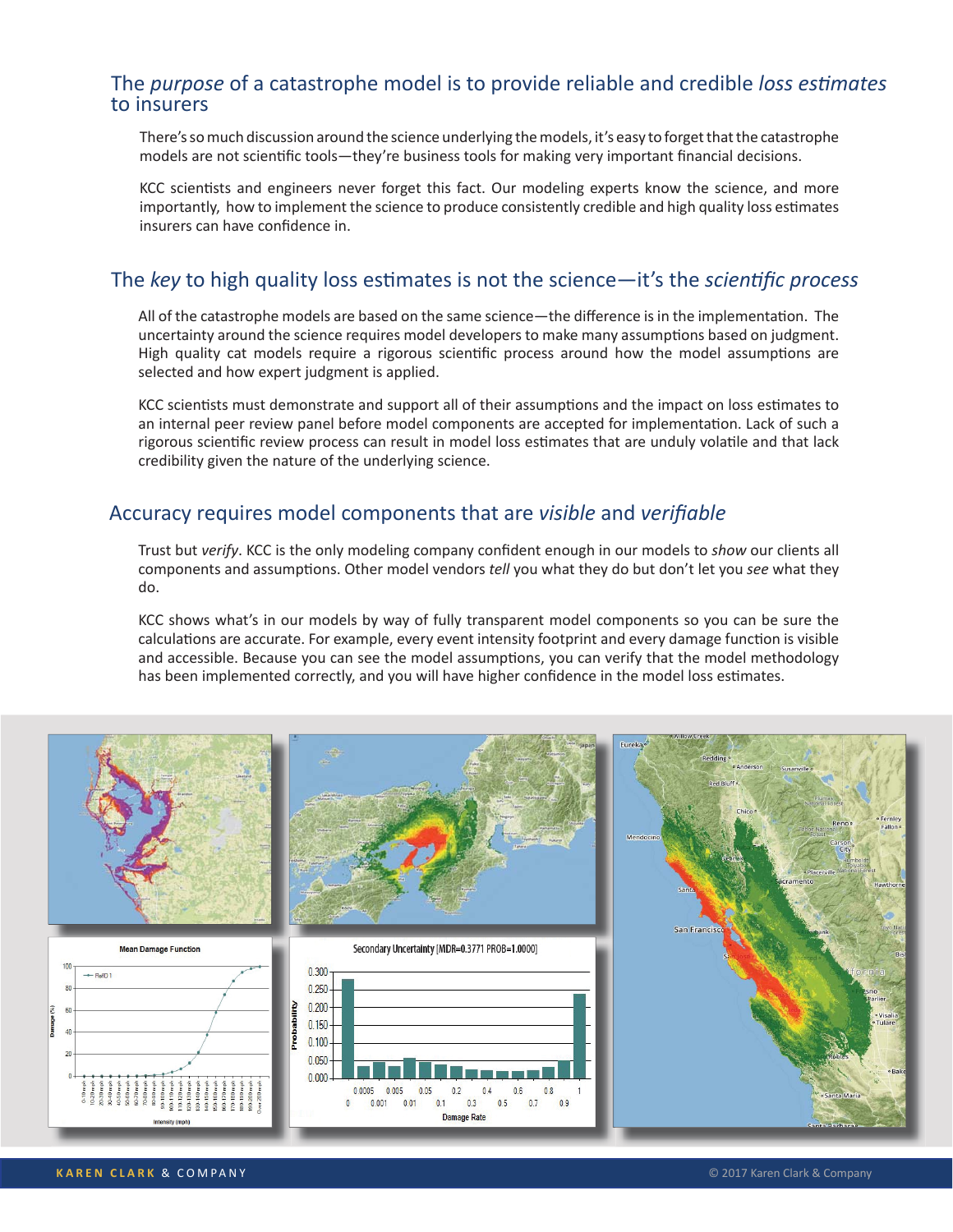## The final secret to accurate models is the ability to efficiently customize model components using your own big data and other proprietary information

Other models are a "one size fits all" product, and the same assumptions are applied to all insurers. But no two insurers are the same, especially with respect to catastrophe losses. The same level of property damage can result in very different claims due to different insurance-to-value assumptions, policy conditions, and claims handling practices.

Insurers are able to efficiently and scientifically customize the damage functions in KCC models and can even use variables not accounted for in other models, such as credit score and quality of management. This means you can improve the accuracy of your loss estimates by fine tuning the damage functions to be more representative of your own claims experience.

## The Proof is in the Numbers

KCC clients can track live events and estimate the numbers of claims, claim severity distributions, ground up, and gross losses in real time. For hurricanes, earthquakes, and severe convective storms, insurers can get immediate and reliable loss estimates that they can analyze in numerous ways.

Hurricanes Matthew and Hermine demonstrated the power and reliability of the KCC models. Continuous updates on storm track and intensity enabled our clients to efficiently plan their claims adjusting processes, give credible guidance to reinsurers, and inform other external stakeholders on expected losses immediately after the storms.



## KCC is Your Trusted Partner  $\alpha$  new level and proven that catastrophe models can produce models can produce models can produce more accurate.

"Partnering with KCC is one of the best decisions we have made in the past few years."